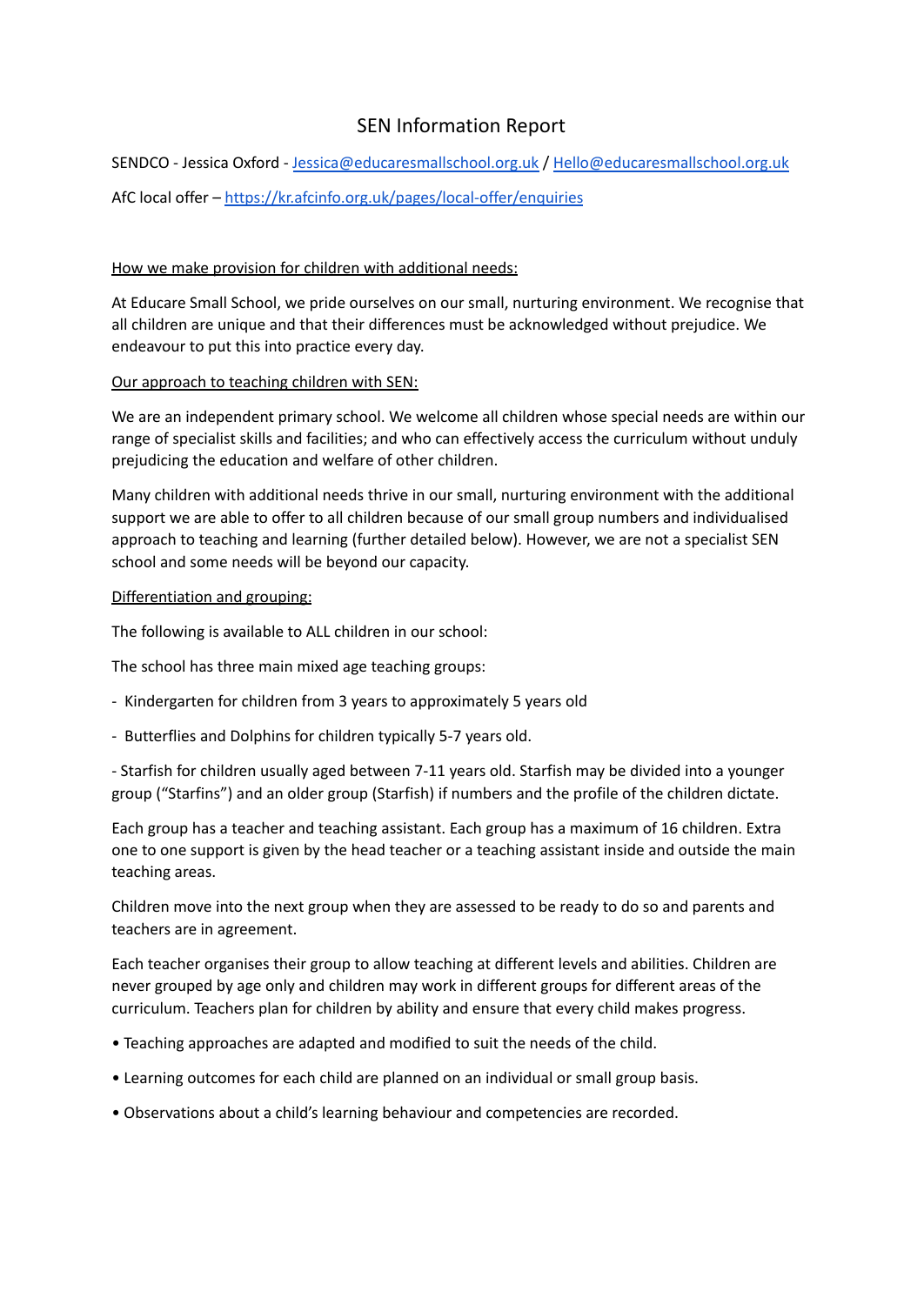• Each child's learning behaviour and competencies are monitored through observations and formative assessment.

• Parents are informed about their child's progress through termly meetings, and a written report once a year.

### Supporting exceptionally gifted or talented children:

Exceptionally gifted or talented pupils in our school form a varied group of highly individual children. Their general characteristics are curiosity, persistence, initiative, independence, close attention to detail, a highly developed sense of humour, high expectations, a wide range of interests and a preoccupation with matters of philosophical and universal concern.

We recognise that in a group situation they may want to be in charge and can sometimes be intolerant of less able pupils; their written work may not be neatly presented and well organised; they may be restless and inattentive; they may exhibit nonconformist, uncooperative or unconventional behaviour; and at times they may appear hypercritical of teachers and other pupils.

Most of these qualities could be true of a wider range of pupils, but when they are combined with the greater ability, awareness and knowledge of the exceptionally able child they represent a special educational need. These pupils need as much individual attention to their special needs as those at the other end of the spectrum of school achievement, if they are to develop their gifts and talents to full potential.

Any extra support for these children ensures that:

Curriculum provision for very able pupils, whilst offering some acceleration through the standard curriculum and a range of enrichment activities, nurtures the development of the whole child within the values of the school.

Enrichment activities within class lessons focus on the fostering of the particular characteristics that exceptionally able pupils show in the subject area.

#### EHCPs

We tend not to have children in our school with an EHCP. Where the child's needs are such that they need 1:1 support or specialist resources and teaching, our small size and limited staff numbers mean we are unable to support such needs.

If our parents feel their child would benefit from an EHCP on transfer to secondary school, we will do our best to support parents in making a request for assessment. We also regularly accompany parents and their children to visit secondary schools and are keen to engage in dialogue with their SEN teams to share the detailed knowledge we will have gained about each and every one of our pupils.

#### Support for the social, emotional and mental health and development of children with SEN:

We aim to help all children identify themselves as valued members of a secure group from which they can grow into confident, aspiring adults. We encourage each child to achieve an appropriate level of communication through language, mathematics, science, creative arts and information technology.

Identifying Special Educational Needs, Assessment and Provision: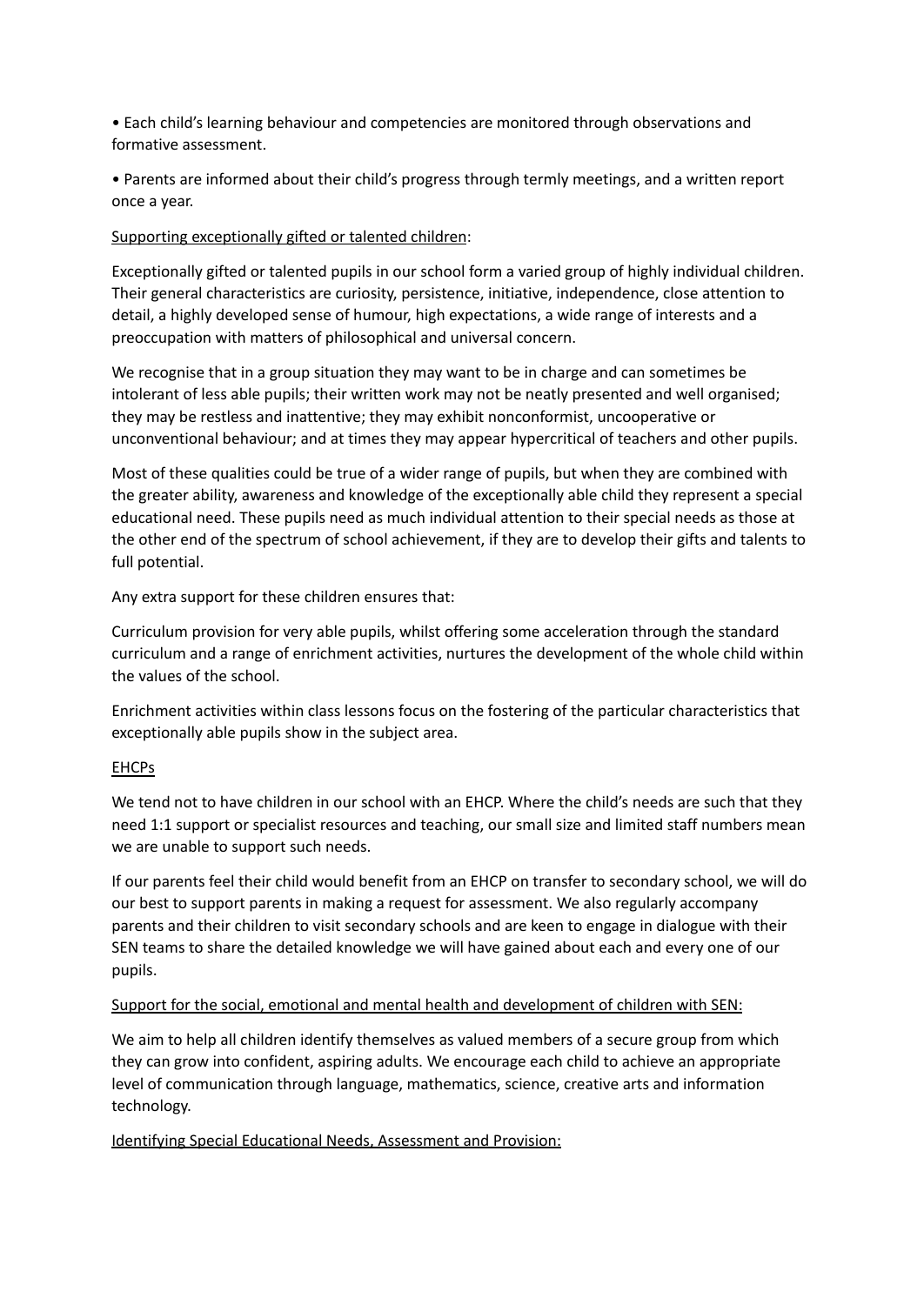We identify, assess and provide for individual children as early as possible (as per the SEND Code of Practice 2014). To facilitate early intervention, our Kindergarten TA has received specific SEN training.

The early identification of special educational needs which calls for extra provision at any stage in the school is vital. Children's progress is monitored in all areas of their learning and when a child is not responding positively to the strategies already in place in the school (i.e. small group sizes in a safe and secure environment, personalised learning and extra adult support) the following steps are taken and extra support is put in place:

- First concerns are expressed by staff members based on recorded observations and profiles. In the EYFS this is the EYFS Profile, for Key Stage One and Two the school's own assessment and monitoring system.
- The teacher and SENDCo carry out an analysis of their needs across four areas: communication and interaction; cognition and learning; social, mental and emotional health; sensory and/or physical needs. Other factors which may impact on progress and attainment are taken into account (i.e. disability; attendance and punctuality; health and welfare)
- The child is identified as needing SEN support and placed on the SEN Register.
- The child's profile and the support that will be put in place is discussed with parents/carers and recorded on a support plan.
- The support strategies for the child are monitored and reviewed by the teacher, SENDCo and parents every term or within six weeks and updated on the Plan by the SENDCo.
- After each review further strategies and targets are agreed and put in place, or the child is assessed as not needing SEN support.
- Where the child is showing little or no progress, further information is requested from home. This may require the involvement of other professionals, and if this is the case, parents will usually be asked to commission and pay for further assessments.

# Important Note:

As an independent school, we have no devolved budget for SEN. This means that, unlike state schools, we do not have access to a certain number of hours of Educational Psychology or Occupational Therapy, for example. If these services are required, the quickest way to access support usually proves to be asking parents to pay privately.

#### Home-school partnership:

We strongly believe in the importance of partnership between home, school and any outside agencies, with a clear focus on sharing knowledge and jointly planning interventions which positively benefit the child.

We see the school, individual staff members, and parents and carers as all having a key role to play in supporting each child:

#### The role of the SENCO involves:

- Providing advice and support for staff members.
- Following the SEND Code of Practice 2014 for the Identification of Children with Special Educational and Disability Needs.
- Managing and updating Support Plans, and ensuring the support specified in them is provided.
- Meeting and co-ordinating with staff, parents and other outside agencies.
- Keeping appropriate records of referrals and meetings with outside agencies and parents.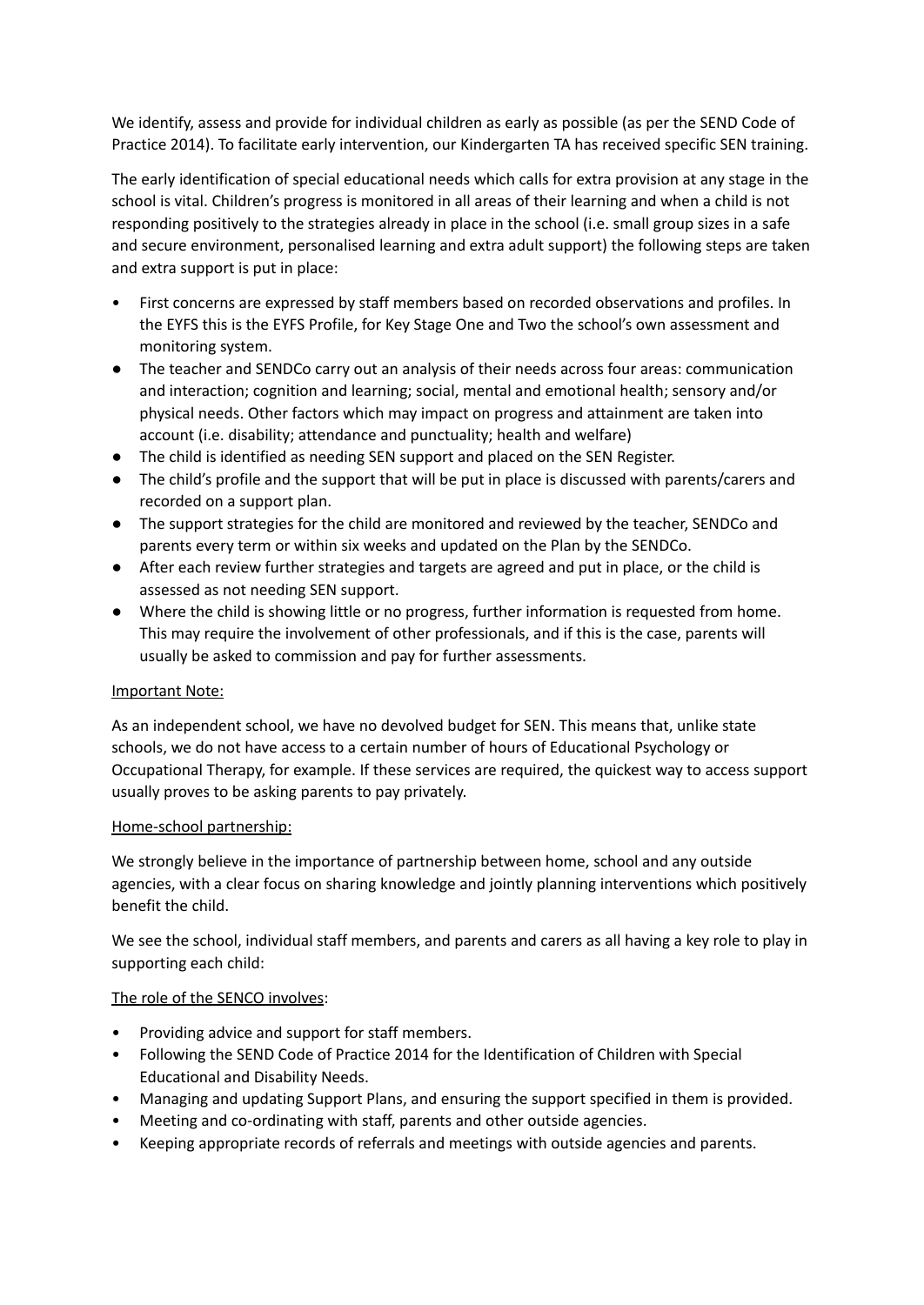• Ensuring that information relating to the child's SEN is accurately recorded and shared with parents and passed on to the next school.

# The school's responsibility is:

- To allow equal access to the curriculum for each child.
- To ensure that SENDCo training is regularly updated and relevant information communicated to other staff.
- To provide a range of specialist resources.
- To ensure access and facilities for disabled pupils and visitors.
- To support parents in accessing additional or alternative support
- To monitor the effectiveness of SEN provision by measuring children's progress against national averages.

# The shared responsibility of all staff is:

- To provide high quality differentiated and personalised teaching for each child.
- To use praise and encouragement of positive behaviour and achievement.
- To reward each child's effort in a variety of ways.
- To adapt and modify teaching approaches to suit the needs of the child.
- To plan learning outcomes for each child on an individual or small group basis.
- To record observations about the child's personal and social development each child's learning behaviour and competencies.
- To monitor each child's learning behaviour and competencies through observation and assessment.
- To consult with parents each term and discuss immediately any problems arising at home or school.
- To inform parents of their child's progress through a written report once a year.
- To build self esteem through positive affirmation.
- To set learning targets which match the child's stage of development.
- To formatively assess and monitor children's progress in all areas of their development.
- To use a variety of teaching approaches and strategies to support each child's needs.
- To work in partnership with parents by being available to discuss children's progress.

# The responsibility of parents:

- The school has an open door policy and parents can speak to teachers at anytime about their child's progress.
- Parents are expected to attend regular consultation meetings about their child's progress. Meetings with the SENDCo are timetabled ahead of time. These may form part of the formal consultation meetings which are held every term, or be organised separately.
- Parents are expected to support the school by helping with any home activities; and by commissioning additional assessments if needed.
- To build self-esteem through positive affirmation by reading notes in home/school notebooks,
- To provide relevant information about their child.
- Access services via the Local Offer (see contact details above)

# Concerns and complaints:

We believes that the care and education of its children is a shared responsibility with parents and other adults. Direct and regular open communication and exchange of information with parents by staff members is encouraged to avoid sensitivities and misunderstandings. Complaints and concerns,